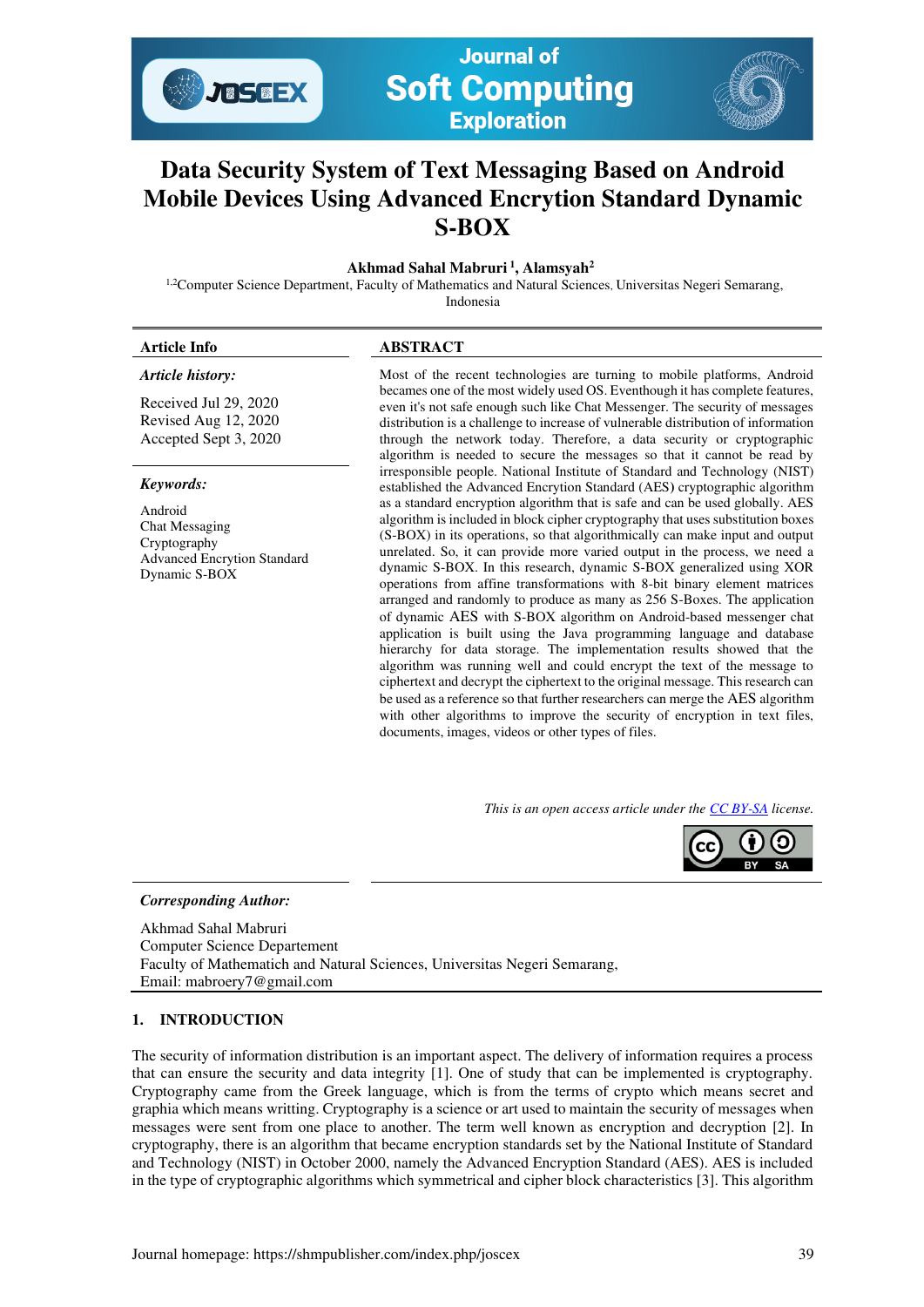uses the same key when encryption and decryption and the input and output in the form of blocks with a certain number of bits. The bit size in AES can be 128-bit, 192-bit or 256-bit, named AES-128, AES-192, and AES-256 [4]. The selection of the size of the data block and key will determine the number of processes that must be passed for the encryption and decryption process. However, de-facto there are only two variants of AES, namely AES-128 and AES-256, because users will rarely use 192-bit long keys [5]. Because AES has at least 128-bit key lengths, AES is resistant to exhaustive key search attacks with current technology. Using a 128- bit key length, there are  $2^{128} = 3.4 \times 10^{38}$  possible keys.

AES is included in block cipher encryption, like other block cipher encryption, AES also uses substitution boxes to replace inputs and outputs to be unrelated. AES has four transformation data for Substitution bytes (SubBytes) / Inverse SubBytes (Inv SubBytes), ShiftRow / Inverse ShiftRow (Inv ShiftRow), MixColumn / Inverse MixColumn (Inv MixColumn) and AddRoundkey. [6]. But unlike other block cipher algorithms that use dynamic S-BOX, AES specifies a static S-BOX that is used in the encryption and decryption process. S-BOX has an important role in the implementation of AES. S-BOX is used to randomize input bits that will produce output bits [7].

This study discussed about how to design and implement the dynamic S-BOX Advance Encryption Standard (AES) method for the security of text message data that will be sent and received by the user. So, it will be designed a chat or messaging application that implements AES cryptographic algorithm using dynamic S-BOX. The purpose of this study is securing data and generating text message encryption applications on chat messengers by using dynamic S-Box AES algorithm method.

# **2. METHOD**

This research was built by developing AES method and Dynamic S-Box into the systems. The system was developed by waterwall model which consist five stages. The waterfall model can be seen in Figure 1. Communication stage in the waterfall model of a software or system to be built requires analysis of software requirements in the form of collecting additional data in journals, articles, books, etc. Furthermore, in the planning stage, namely the plan for implementing a generated dynamic S-Box on the AES-128 bit cryptographic algorithm. So, it produces a user requirement document or in other words data that relates to the user's desire in developing the software. The next stage that must be passed is modeling, this process will translate the requirements to a software design. This process focuses on data structure design, software architecture and algorithmic / procedural details. After modeling, the next stage is construction or developing the system using the coding process. After the coding is complete, testing of the system will be done. The goal is that when testing can be found errors in the system can be corrected. The last stage is deployment, in this process making the system is in the final stage. Then the system that has been made must be regularly maintained.



Figure 1. The waterfall model

#### **2.1 Advanced Encrytion Standard**

Advanced Encrytion Standard **(**AES) is one of cryptography algorithm which symmetry and block cipher. This algorithm uses the same key to encrypt and decrypt as well as input and output in the form of blocks with a certain number of bits [7]. AES supports a variety of block sizes and keys that will be used. However, Rijndael has a fixed block and key size of 128, 192, 256 bits. The selection of block size and key data will determine the number of processes that must be passed for the encryption and decryption process. This encryption technique includes the type of block cipher as well as DES. The main difference between the AES encryption technique and the DES encryption technique is that AES uses substitutions or often called S-boxes

#### **2.2 Dynamic S-BOX**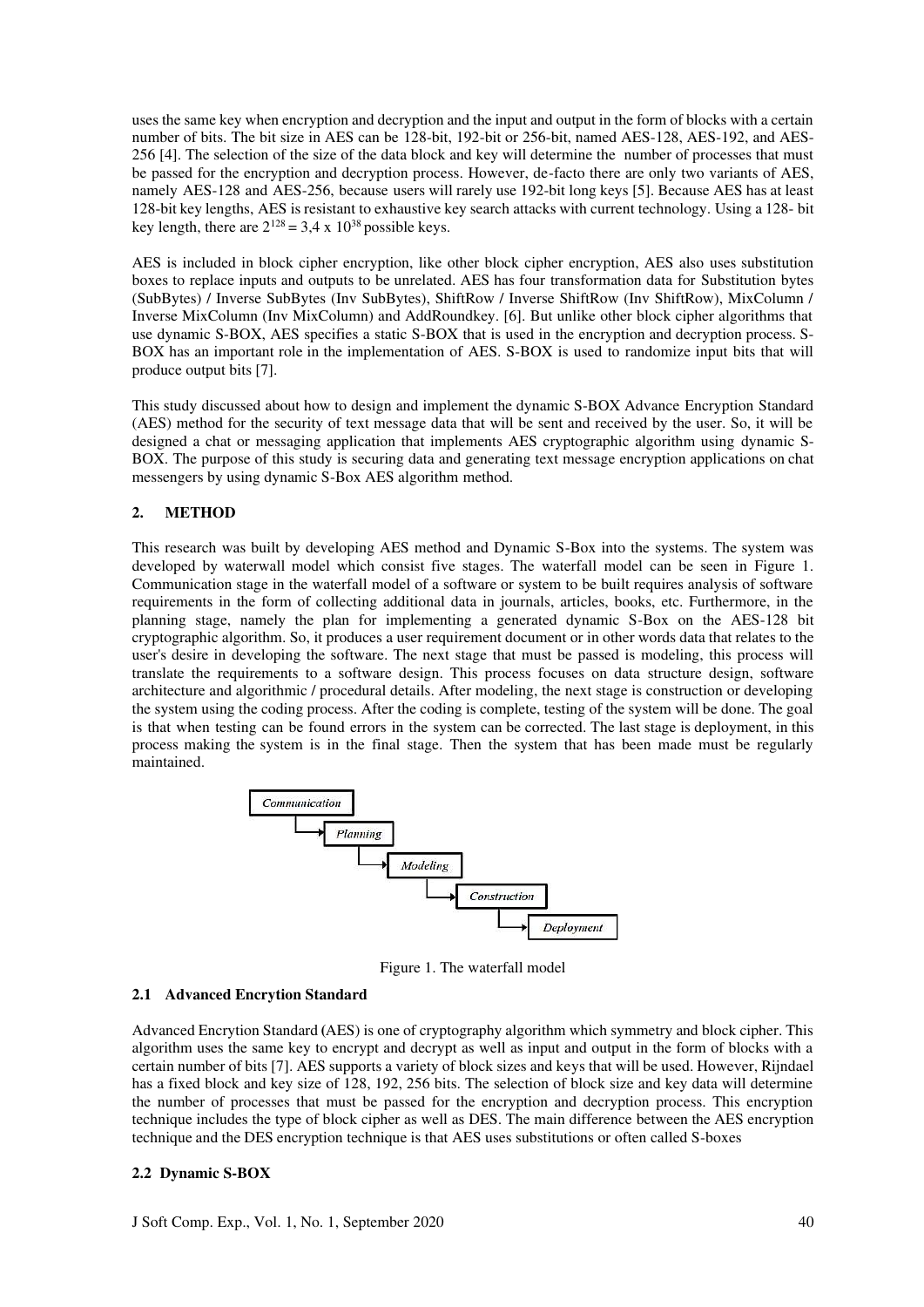S-Box is a matrix that contains simple substitutions which mapped one or more bits with one or more other bits. It's also well known as most cipher block algorithms. S- Box mappped m input bits into n output bits, so that the S-Box is called  $m \times n$  S-Box [8]. Substitution process that mappped input based on look-up tables. Usually the input from the operation on the S-Box is used as the index and the output is the entry.

#### **2.3 Android**

Android is an operating system for mobile phones based on Linux. Android is a computer code-based software that can be distributed openly or well know as open source so that programmers can create new applications in it [9]. There is an Android Market that provides thousands of applications which free and paid, and has a native Google application that is integrated, such as push email GMail, Google Maps, and Google Calendar. The android application was developed with the Java programming language, using the Android software development kit (SDK). This SDK consists of a set of tools for development, including a debugger and software library, a QEMU-based handset emulator, documentation, sample code and tutorials.

#### **2.4 Firebase Real Time Database**

Firebase Realtime Database is a NoSQL cloud-hosted database service which owned by Firebase SDK. This service offers data storage that can be synchronized in real time to all connected clients and can support flick mode for situations when an internet connection is not available [10]. Firebase in the backend has several components, namely Cloud messaging, Authentication, Realtime, Storage, and Hosting. Cloud messaging can be used to send messages between users. First, authentication simplifies application integration by limiting user access. Second, firebase can be used in realtime or offline. Third, the storage also allows to keep image, audio and video content. The last component is that hosting which is possible to be developed globally [11].

### **2.5** Chat Messenger

Chat messenger is one of technology that provides a feature of communication between two or more people using a network that allows users to send and receive messages in real time [12]. In addition, chat messenger is also called an instant messaging application or instant message on a computer network technology that allows users to send messages to other users who are connected on a computer or internet network. Communication in chat is generally in the form of text (text chat).

# **3. RESULT AND DISCUSSION**

In this research the implementation of AES algorithm in chat applications developed using application namely Android Studio. The development used the waterfall method which consists of Analysis of Requirement, Design, Implementation and Testing. Analysis of Requirement was conducting by preparing all the needs in the developing of application. The design stage was conducted by making the application interface and databases. The implementation stage was conducted by coding and applying AES using dynamic S-BOX. The testing stage was carried out using the Black Box method. The stages of 128-bit AES algorithm encryption in securing text messages are as follows:

The encryption stages with AES algorithm using Dynamic S-BOX:

| Plaintext: | selamat pagi pak                                   |
|------------|----------------------------------------------------|
| In Hexa:   | 73 65 6C 61 6D 61 74 20 70 61 67 69 20 70 61 6B    |
| Key:       | kunciku                                            |
| In Hexa:   | 6B 75 6E 63 69 6B 75 00 00 00 00 00 00 00 00 00 00 |

**Step 1:** Continue the calculation, prepare two 4x4 matrices from plaintext and key

| Plaintext (Hex) $\begin{bmatrix} 73 & 6D & 70 & 20 \\ 65 & 61 & 61 & 70 \\ 6C & 74 & 67 & 61 \\ 61 & 20 & 69 & 6B \end{bmatrix}$ |  |  |
|----------------------------------------------------------------------------------------------------------------------------------|--|--|
|                                                                                                                                  |  |  |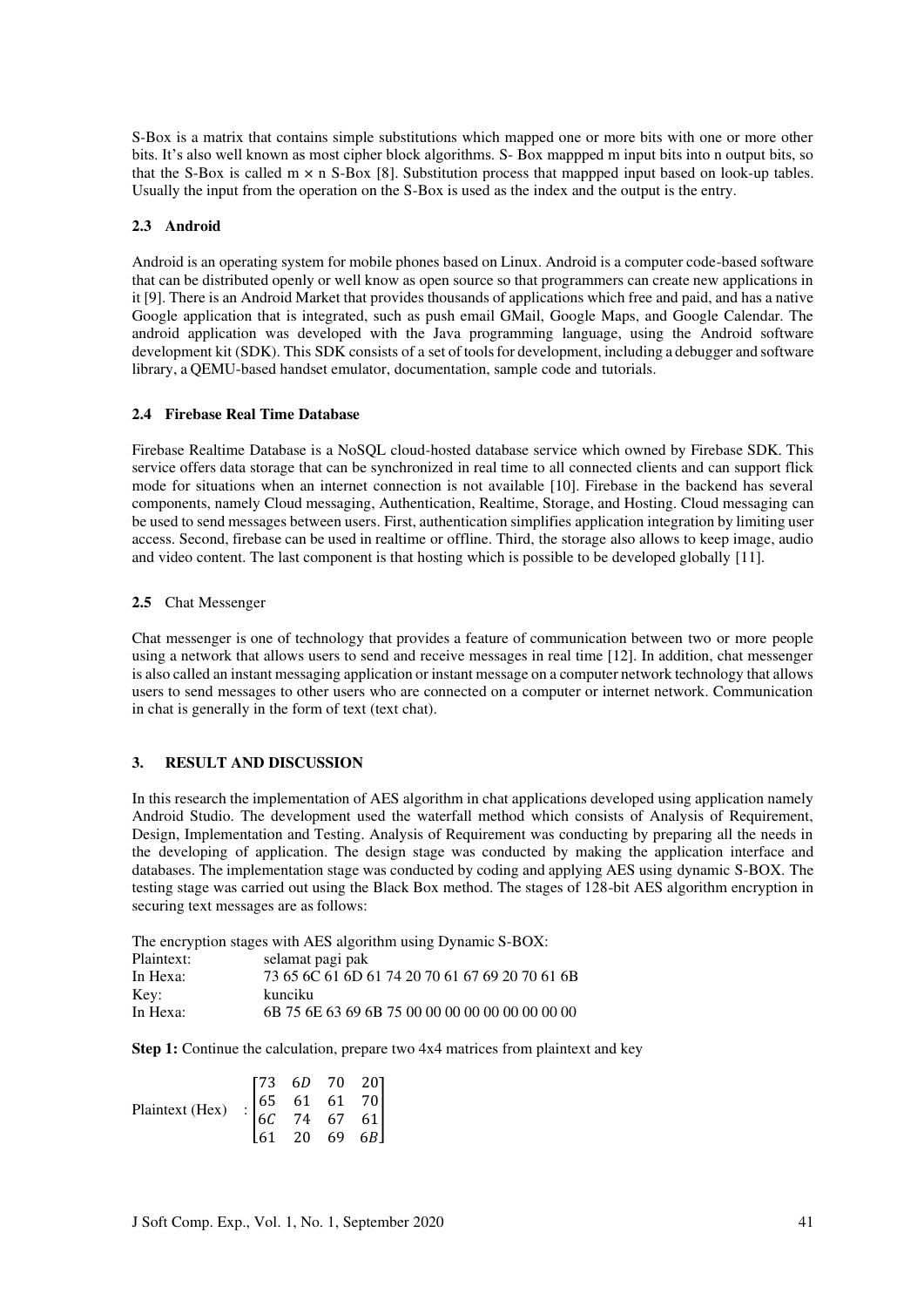| $: \begin{bmatrix} 6B & 69 & 00 & 00 \\ 75 & 6B & 00 & 00 \\ 6E & 75 & 00 & 00 \\ 63 & 00 & 00 & 00 \end{bmatrix}$ | Key (Hex) |  |  |
|--------------------------------------------------------------------------------------------------------------------|-----------|--|--|
|                                                                                                                    |           |  |  |

**Step 2:** Conduct XOR on plaintext with roundkey. The XOR process between the corresponding columns of the two matrices begins by switching the hexadecimal data of each column into binary form. This step is called addroundkey, which will generate a new matrix.

|  |  | $\begin{bmatrix} 73 & 6D & 70 & 20 \\ 65 & 61 & 61 & 70 \\ 6C & 74 & 67 & 61 \\ 61 & 20 & 69 & 6B \end{bmatrix} \text{XOR} \begin{bmatrix} 6B & 69 & 00 & 00 \\ 75 & 6B & 00 & 00 \\ 6E & 75 & 00 & 00 \\ 63 & 00 & 00 & 00 \end{bmatrix}$ |  |  |
|--|--|--------------------------------------------------------------------------------------------------------------------------------------------------------------------------------------------------------------------------------------------|--|--|
|  |  |                                                                                                                                                                                                                                            |  |  |

Binner Hex 73 XOR 6B= 0111 0011 XOR 0110 1011= 0001 1000 = 18 Binner Hex 65 XOR 75= 0110 0101 XOR 0111 0101 = 0001 0000 = 10 Binner Hex 6C XOR 6E= 0110 1100 XOR 0110 1110 = 0000 0010 = 02 Binner Hex 61 XOR 63= 0110 0001 XOR 0110 0011 = 0000 0010 = 02 Binner Hex 6D XOR 69= 0110 1101 XOR 0110 1001= 0000 0100 = 04 Binner Hex 61 XOR 6B= 0110 0001 XOR 0110 1011= 0000 1010 = 0A Binner Hex 74 XOR 75= 0111 0100 XOR 0111 0011 = 0000 0111 = 07 Binner Hex 20 XOR 00= 0010 0000 XOR 0000 0000 = 0010 0000 = 20 Binner Hex 70 XOR 00= 0111 0000 XOR 0000 0000 = 0111 0000 = 70 Binner Hex 61 XOR 00= 0110 0001 XOR 0000 0000 = 0110 0001 = 61 Binner Hex 67 XOR 00= 0110 0111 XOR 0000 0000 = 0110 0111 = 67 Binner Hex 69 XOR 00= 0110 1001 XOR 0000 0000 = 0110 1001 = 69 Binner Hex 20 XOR 00= 0010 0000 XOR 0000 0000 = 0010 0000 = 20 Binner Hex 70 XOR 00= 0111 0000 XOR 0000 0000 = 0111 0000 = 70 Binner Hex 61 XOR 00= 0110 0001 XOR 0000 0000 = 0110 0001 = 61 Binner Hex 6B XOR 00= 0110 1011 XOR 0000 0000 = 0110 1011 = 6B

So as producing a matrix, as follows:

| $\lceil 18 \rceil$ | 04 | 70 | 201 |
|--------------------|----|----|-----|
| 10                 | 0A | 61 | 70  |
| 02                 | 01 | 67 | 61  |
| 102                | 20 | 69 | 6B  |

**Step 3:** After getting the XOR result matrix between plaintext and roundkey, the substitution process is conducted with dynamic S-BOX, which the dynamic S- BOX table on the keyword "kunciku" is shown in Table 1.

Tabel 1. Dynamic S-BOX Table on the Keyword "kunciku"

|              | 0                | 1  | $2^{\circ}$ | $\mathbf{3}$ | $\overline{4}$ | 5 6 7 8 |  |                                                                | 9a | b | $\mathbf{c}$ | d  | e  | f.  |
|--------------|------------------|----|-------------|--------------|----------------|---------|--|----------------------------------------------------------------|----|---|--------------|----|----|-----|
| $\mathbf{0}$ | 8                | 23 | 28          |              |                |         |  | 16 153 0 4 174 91 106 12 64 149 188 192 29                     |    |   |              |    |    |     |
|              |                  |    |             |              |                |         |  | 1 161 233 162 22 145 50 44 155 198 191 201 196 247 207 25 171  |    |   |              |    |    |     |
|              |                  |    |             |              |                |         |  | 2 220 150 248 77 93 84 156 167 95 206 142 154 26 179 90 126    |    |   |              |    |    |     |
|              |                  |    |             |              |                |         |  | 3 111 172 72 168 115 253 110 241 108 121 235 137 128 76 217 30 |    |   |              |    |    |     |
|              | 4 98             |    |             |              |                |         |  | 232 71 113 112 5 49 203 57 80 189 216 66 136 68 239            |    |   |              |    |    |     |
|              | 5 56             |    |             |              |                |         |  | 186 107 134 75 151 218 48 1 160 213 82 33                      |    |   |              | 39 | 51 | 164 |
|              |                  |    |             |              |                |         |  | 6 187 132 193 144 40 38 88 238 46 146 105 20 59 87 244 195     |    |   |              |    |    |     |
|              |                  |    |             |              |                |         |  | 7 58 200 43 228 249 246 83 158 215 221 177 74 123 148 152 185  |    |   |              |    |    |     |
|              |                  |    |             |              |                |         |  | 8 166 103 120 135 52 252 47 124 175 204 21 86 15 54 114 24     |    |   |              |    |    |     |
|              |                  |    |             |              |                |         |  | 9 11 234 36 183 73 65 251 227 45 133 211 127 181 53 96 176     |    |   |              |    |    |     |
|              | a 139 89         |    | 81          |              |                |         |  | 97 34 109 79 55 169 184 199 9 250 254 143 18                   |    |   |              |    |    |     |
|              | <b>b</b> 140 163 |    | 92          |              |                |         |  | 6 230 190 37 194 7 61 159 129 14 17 197 99                     |    |   |              |    |    |     |
|              | c $209$ 19       |    | 78          | 69           |                |         |  | 119 205 223 173 131 182 31 116 32 214 224 225                  |    |   |              |    |    |     |
| d            | 27               | 85 | 222         | -13          |                |         |  | 35 104 157 101 10 94 60 210 237 170 118 245                    |    |   |              |    |    |     |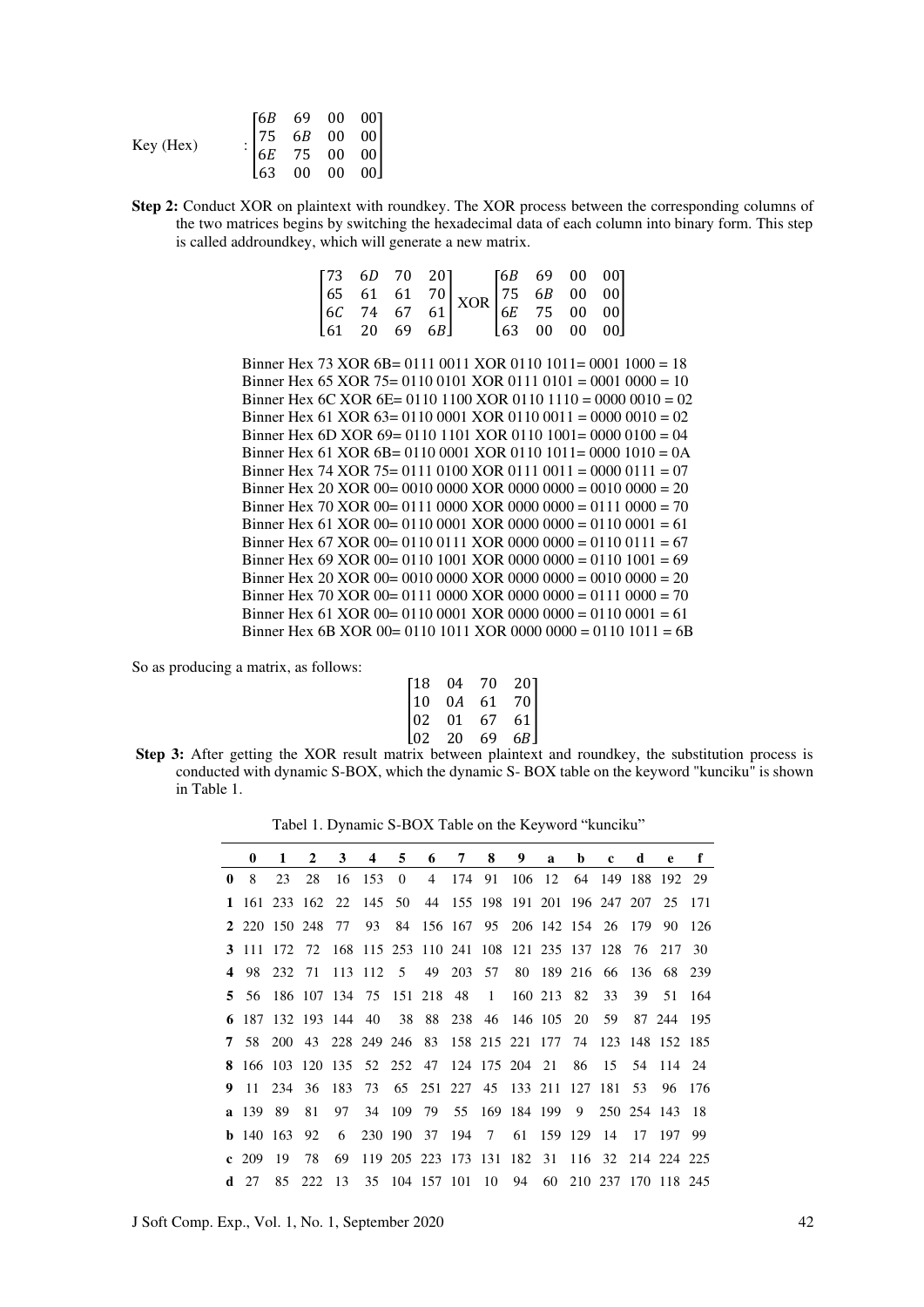**e** 138 147 243 122 2 178 229 255 240 117 236 130 165 62 67 180 **f** 231 202 226 102 212 141 41 3 42 242 70 100 219 63 208 125

The dynamic S-Box in this research was reshaped based on the modification of the affine transformation. The dynamic S-Box table has the same size as the original AES S-box table, but in that dynamic S-box there are 256 S-Boxes and the work process is constantly changing and randomly. In this research, we would create a generalized S-Box table that uses generalized XOR operations from affine transformations with 8-bit matrix binary elements arranged randomly to produce 256 different matrix shapes.

| $\lceil b'_0 \rceil$<br>$ b_1 $<br>$\left  \overline{b_2} \right $<br>$\vert b'_3 \vert$ | 1             |  | U | 0<br>0<br>0 | 0<br>0 | 0      |                     | $b_1$<br>$b_2$ !<br>$b_3$                        | $\mathbf{1}$<br> 0 <br>0 | $\begin{bmatrix} 1 \ 1 \ 0 \ 0 \ 0 \end{bmatrix}$ |  |
|------------------------------------------------------------------------------------------|---------------|--|---|-------------|--------|--------|---------------------|--------------------------------------------------|--------------------------|---------------------------------------------------|--|
| $\lfloor b_4' \rfloor$<br>$ b'_5 $<br>$ b'_6 $<br>$\lfloor b_7 \rfloor$                  | 1<br>0<br>  0 |  | 1 | 1<br>1      | 0      | 0<br>0 | 0<br>0<br>0  <br>11 | $b_4$<br>$b_5$<br>$b_6$<br>$\lfloor b_7 \rfloor$ | $1\vert$                 | 1 <br>$\begin{bmatrix} 1 \\ 0 \end{bmatrix}$      |  |
|                                                                                          |               |  |   |             |        |        |                     |                                                  |                          |                                                   |  |

Substitution Results from Dynamic S-BOX, as follows:

| 99   | 3Α                | DC <sub>1</sub> |
|------|-------------------|-----------------|
| 0C   | 84                | 3A              |
| 17   | EЕ                | 84              |
| DC   | 92                | 14              |
| I 41 | TC6<br> 1C<br>11C |                 |

**Step 4:** In the substitution results with the new S-BOX, the shiftrows have been carried out. The shiftrows process is very simple by doing wrapping (cyclic).

| TC6             | 99  | ЗA  | DC 1            |
|-----------------|-----|-----|-----------------|
| 0C              | 84  | 3A  | A1              |
| EE              | 84  | 1 C | 17 <sup>1</sup> |
| L <sub>14</sub> | 1 C | DC  | 92 J            |
|                 |     |     |                 |

**Step 5:** After the results of the shiftrows was obtained, then mixcoloumn is conducted by multiplying the result matrix shiftrows with the rijndael matrix. This transformation is expressed as matrix multiplication. All plaintexts are carried out the same process so that the new mixcoloumns matrix will be obtained.

| $\begin{bmatrix} 02 \\ 01 \\ 01 \end{bmatrix}$<br>$\mathsf{I}_{03}$ | 03<br>02<br>01<br>01 | 01<br>03<br>02<br>01 | $\begin{bmatrix} 01 \\ 01 \\ 03 \\ 02 \end{bmatrix} \times \begin{bmatrix} C6 \\ 0C \\ EE \\ 14 \end{bmatrix} = \begin{bmatrix} 79 \\ E3 \\ 31 \\ 9B \end{bmatrix}$                                      |
|---------------------------------------------------------------------|----------------------|----------------------|----------------------------------------------------------------------------------------------------------------------------------------------------------------------------------------------------------|
| $\begin{bmatrix} 02 \\ 01 \\ 01 \\ 03 \end{bmatrix}$                | 03<br>02<br>01<br>01 | 01<br>03<br>02<br>01 | $\left 01\right\rangle$<br>$\begin{bmatrix} 01 \\ 01 \\ 03 \\ 02 \end{bmatrix} \times \begin{bmatrix} 99 \\ 84 \\ 84 \\ 1 \text{ } C \end{bmatrix} = \begin{bmatrix} 26 \\ 01 \\ 2A \\ 88 \end{bmatrix}$ |
| $\begin{bmatrix} 02 \\ 01 \\ 01 \\ 03 \end{bmatrix}$                | 03<br>02<br>01<br>01 | 01<br>03<br>02<br>01 | $\begin{bmatrix} 01 \\ 01 \\ 03 \\ 02 \end{bmatrix} \times \begin{bmatrix} 3A \\ 3A \\ 1C \\ DC \end{bmatrix} = \begin{bmatrix} FA \\ B6 \\ 47 \\ CB \end{bmatrix}$                                      |
| $\begin{bmatrix} 02 \\ 01 \\ 01 \end{bmatrix}$<br>Lo3               | 03<br>02<br>01<br>01 | 01<br>03<br>02<br>01 | $\begin{bmatrix} 01 \\ 01 \\ 03 \end{bmatrix}$<br>$\times \begin{bmatrix} DC \\ A1 \\ 17 \\ 92 \end{bmatrix} = \begin{bmatrix} DE \\ 2E \\ FE \\ F6 \end{bmatrix}$                                       |

So as to produce the mixcoloumns matrix as follows: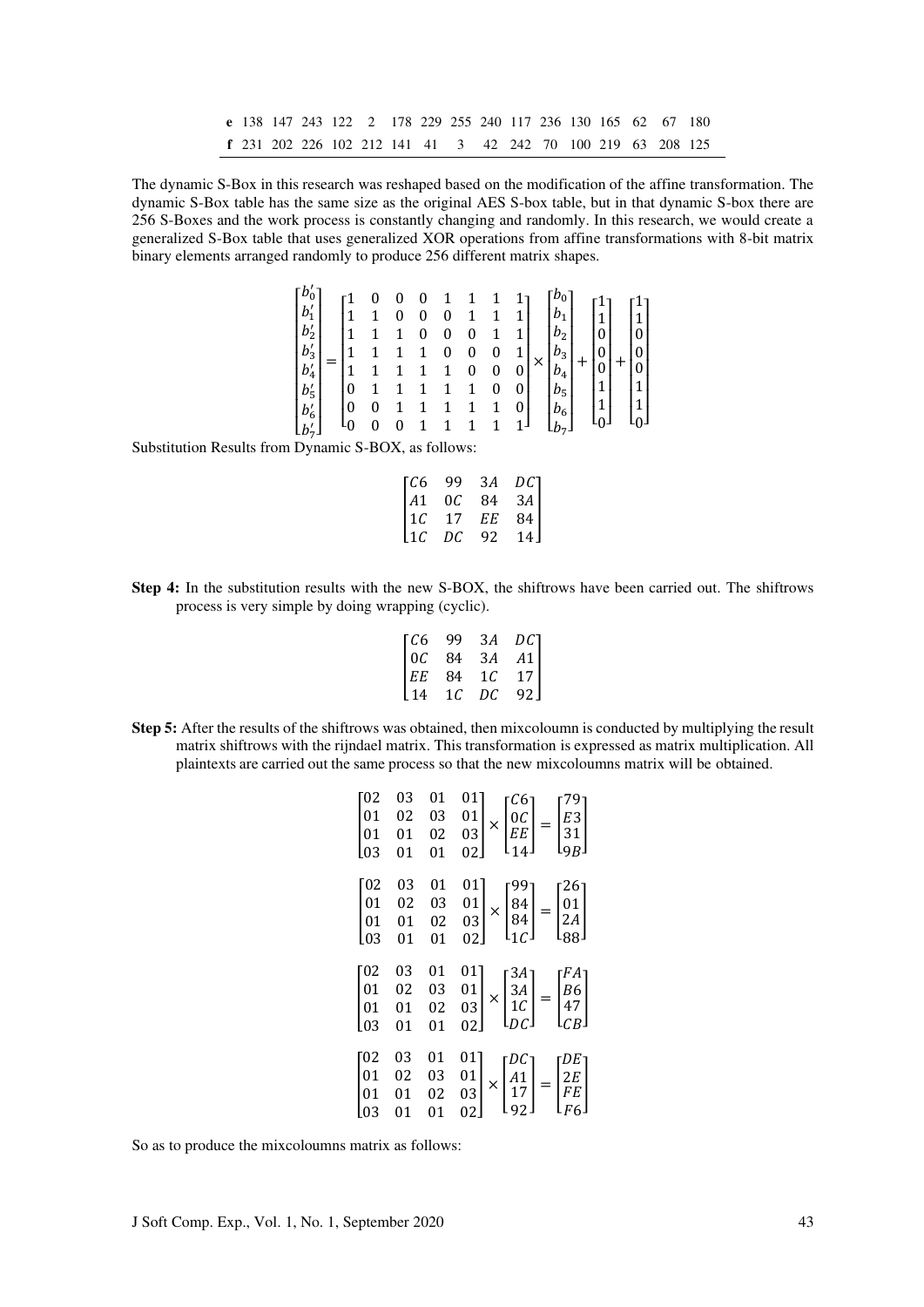| 179  | 26 | FA | DE 1 |
|------|----|----|------|
| l E3 | 01 | B6 | 2E   |
| 31   | 2A | 47 | FE   |
| 19B  | 88 | СB | F6   |
|      |    |    |      |

**Step 6:** Conduct XOR between the matrix of mixcoloumns with the key generated from the key expansion process. Repeat the 3rd to 7th steps for the 1st to 9th iterations because this study uses AES-128. The results of the AES algorithm encryption calculation use dynamic S-BOX, which is as follows:

| addRoundKey(1)<br>subBytes(1) | 18100202040A0120706167692070616B<br>C6A11C1C990C17DC3A84EE92DC3A8414 |
|-------------------------------|----------------------------------------------------------------------|
| shiftRows(1)                  | C60CEE149984841C3A3A1CDCDCA11792                                     |
| mixColumns(1)                 | 79E3319B26012A88FAB647CBDE2EFEF6                                     |
|                               |                                                                      |
|                               |                                                                      |
|                               |                                                                      |
| addRoundKey(9)                | A720A27BF7DC51C4C25F76F874C18D1D                                     |
| subBytes(9)                   | 37DC514A03EDBA774EA4532AF91336CF                                     |
| shiftRows(9)                  | 37ED53CF03A4364A4E135177F9DCBA2A                                     |
|                               | mixColumns(9) DECC36628D4015038FEC667E06A53422                       |
|                               | addRoundKey(10)51B95801C15E0E600FF27D1D0EBB2F41                      |
| subBytes(10)                  | BA3D01171333C0BB1DE294CFC0817EE8                                     |
| shiftRows(10)                 | BA3394E813E27E171D8101BBC03DC0CF                                     |
|                               | RoundKeyAkhir 0346FA8BE6890B1768F46FD8BD56B5CF                       |
| Output                        | 0346FA8BE6890B1768F46FD8BD56B5CF                                     |

The algorithm is run every time you send or open a conversation to be able to read the message. Then, the figure of application itself can be seen in Figure 2 which is the list of conversations or chat rooms on the application.

When choosing a chat room, the user is required to fill the encryption key on the application as a key to read the existing message and as a key to encrypt the message to be sent. For interfaces when key input can be seen in Figure 3.



Figure 2. *Chat Room Interface* Figure 3. *Input Encrypt Key* 

 $\bullet$ 

ī.

In the chat interface, the message text can be seen if the key entered was the same as the key used when sending the message, and if the key entered was different then the message can not be read. The interface of the chat room interface that was successfully can read seen in Figure 4, and the interface of the chat room opened with a different key can be seen in Figure 5.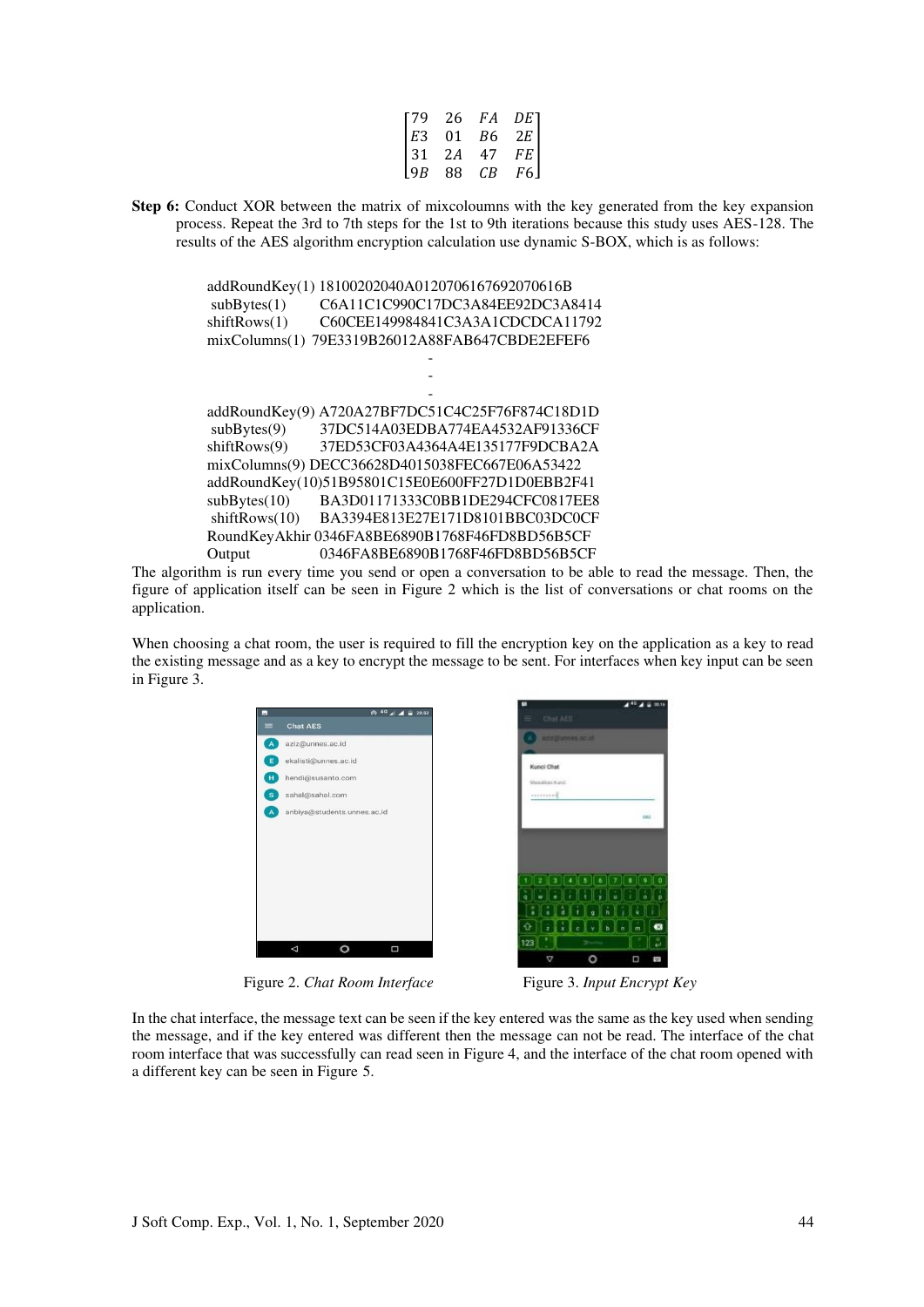

Figure 4. Chat Room Interface with Correctly Key

Figure 5. Chat Room Interface with Incorrectly Key

# **4. CONCLUSION**

The developing of this application was made using the Android Studio framework with the java programming language and using hierarchical databases. There were 4 stages that must be conducted, namely, analysis of requirement to determine the needs of users and systems to the application, the design stage to design the appearance and process of the application, system design that has been done before, the implementation stage to build an application based on the results of the analysis and testing conducted black box method. The dynamic S-BOX of AES chat application could run properly. In the form of text messages that encrypt the plain text into ciphertext. AES dynamic S-BOX chat application had also managed to decrypt the changed text (ciphertext) as before by using the same key when opening the received message.

# **REFERENCES**

- [1] M.A. Muslim, B. Prasetiyo, and Alamsyah, "Implementation Twofish Algorithm for Data Security in A Communication Network Using Library Chilkat Encryption Activex, " *Journal of Theoretical & Applied Information Technology*, vol. 84, no. 3, pp. 370-375, 2016.
- [2] R. Venkateswaran, and V. Sundaram, "Information Security: Text Encryption and Decryption with Poly Substitution Method and Combining the Features of Cryptography, " *International Journal of Computer Applications*, vol. 3, no. (7), pp. 28-31, 2010
- [3] C. Sanchez-Avila, and R. Sanchez-Reillol, The Rijndael Block Cipher (AES Proposal): A Comparison With DES. Proceedings of 35th *International Carnahan Conference IEEE.* London, England, Okotber 16, 2001.
- [4] M. Rao, T. Newe, and I. Grout, AES Implementation on Xilinx FPGAs Suitable for FPGA Based WBSNs. Proceedings of 9th International Conference Sensing Technology (ICST) IEEE. Massey, New Zealand, December 8 2015.
- [5] O. Dunkelman, N. Keller, and A. Shamir, "Improved Single-Key Attacks on 8-Round AES-192 and AES-256., " *Journal of Cryptology*, vol. 28, no. 3, pp. 397-422, 2015
- [6] H. Hamzah, N. Ahmad, M.H. Jabbar and C.F. Soon, "AES S-Box/Inv S- Box Optimization Using FPGA Implementation, " *Journal of Telecommunication, Electronic and Computer Engineering (JTEC),* vol. 9, no. 3, pp. 133-136. 2017
- [7] Alamysah, A. Bejo, A. and Adji, T.B. (2017). *AES S-Box Construction Using Different Irreducible Polynomial and Constant 8-bit Vector*. Proceedings of *IEEE Conference on Dependable and Secure Computing*. Taipe, Taiwan, August, 7, 2017.
- [8] U. Çavuşoğlu, S. Kaçar , I. Pehlivan, and A. Zengin, "Secure image encryption algorithm design using a novel chaos based S-Box."*Chaos, Solitons & Fractals,* vol. 95, pp. 92-101. 2017.
- [9] B. Shebaro, O. Oluwatimi, and E. Bertino, "Context-based access control systems for mobile devices, " *IEEE Transactions on Dependable and Secure Computing.* vol. 12, no. 2, pp.150-163, 2015.
- [10] Alepis, E. and Nita, S. (2017). Mobile Application Providing Accessible Routes for People with Mobility Impairments. Proceeding of *8th International Conference Information, Intelligence, Systems & Applications (IISA) IEEE*. Lanarca, Cyprus, August, 27, 2017.

J Soft Comp. Exp., Vol. 1, No. 1, September 2020 45